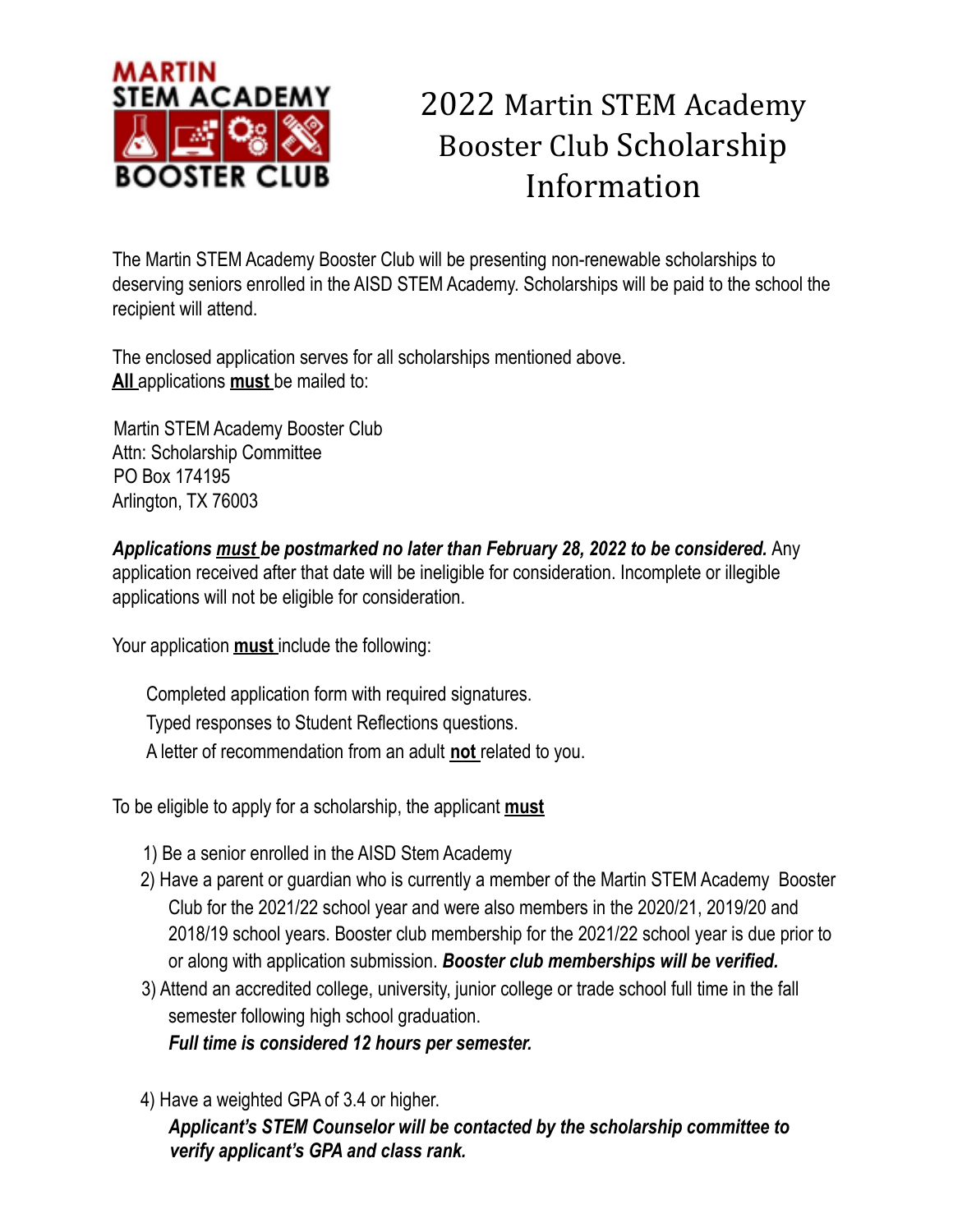Scholarship recipients will be notified in writing on or before **May 31** of the current year. Scholarship certificates will be awarded at the spring STEM banquet. Recipients and their families are encouraged to attend. In the event the banquet is not held, certificates will be arranged to be delivered directly to recipients.

Scholarship recipients will receive a Scholarship Award Winner Packet that they will have to complete and submit to the MHS Bookkeeping Office. The Martin STEM Academy Booster Club will send the scholarship award check to MHS who will coordinate payment with the recipient's selected school. Funds shall be applied to college tuition, fees, or room and board.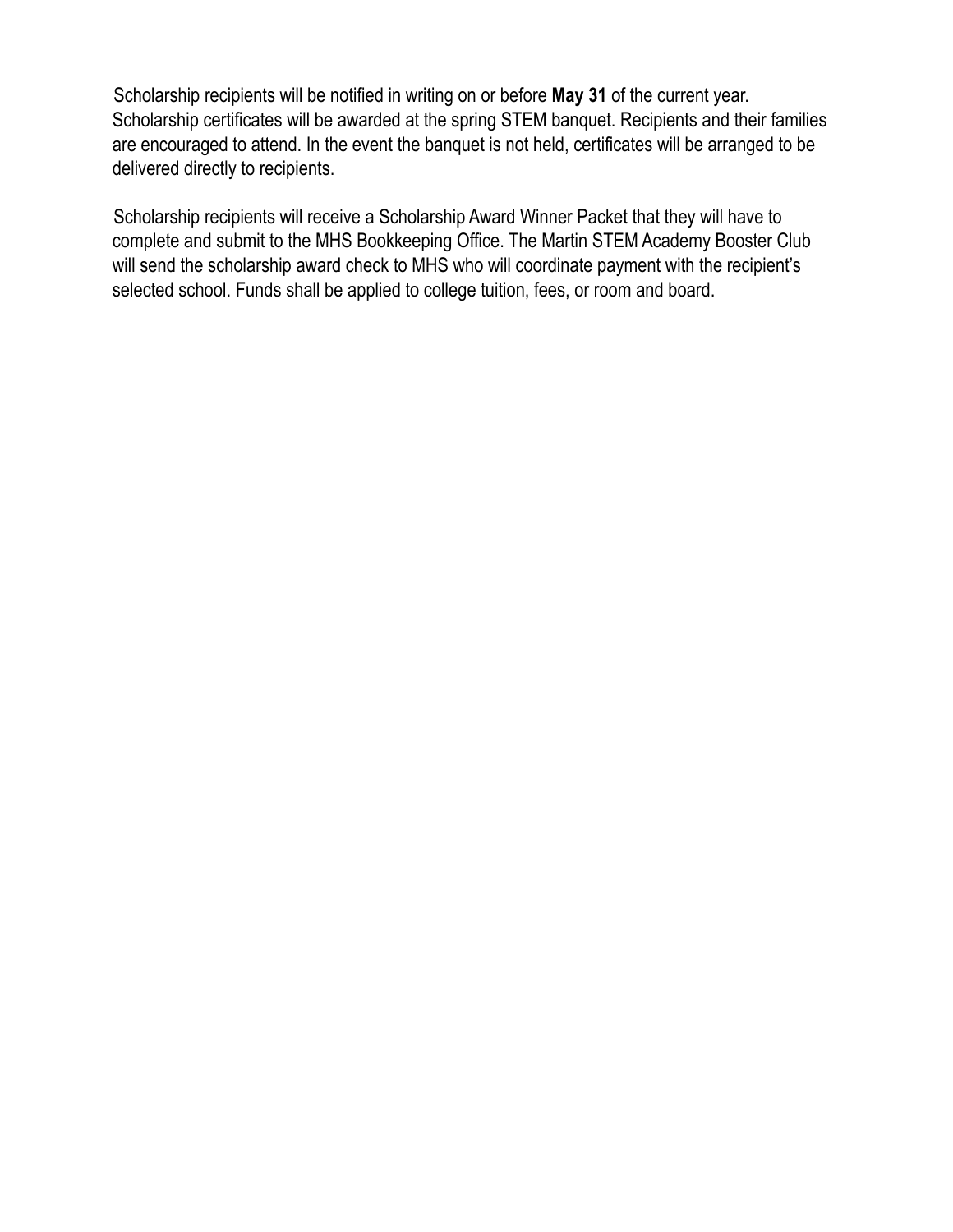

2022 Martin STEM Academy Booster Club Scholarship Application

(For senior students enrolled in the AISD STEM Academy)

| <b>Personal Information:</b>                                                                                                                                                                                                  |  |
|-------------------------------------------------------------------------------------------------------------------------------------------------------------------------------------------------------------------------------|--|
|                                                                                                                                                                                                                               |  |
|                                                                                                                                                                                                                               |  |
|                                                                                                                                                                                                                               |  |
| Best Contact Number(s) example and the set of the set of the set of the set of the set of the set of the set of the set of the set of the set of the set of the set of the set of the set of the set of the set of the set of |  |
|                                                                                                                                                                                                                               |  |
| <b>School-Related Information:</b>                                                                                                                                                                                            |  |
|                                                                                                                                                                                                                               |  |
| Check the GPA Tab on Student Self-Serve for this information. Your STEM Counselor will be<br>contacted by the Scholarship Committee to verify your class rank and GPA.                                                        |  |
| Junior College, Trade School, or Four-Year College you plan to attend:                                                                                                                                                        |  |

*If you are chosen for one of the scholarships, you will be asked to update this information. Just put down the school or schools that you are leaning towards.*

*\_\_\_\_\_\_\_\_\_\_\_\_\_\_\_\_\_\_\_\_\_\_\_\_\_\_\_\_\_\_\_\_\_\_\_\_\_\_\_\_\_\_\_\_\_\_\_\_\_\_\_\_\_\_\_\_\_\_\_\_\_\_\_\_\_\_\_\_\_\_\_\_\_\_\_\_\_*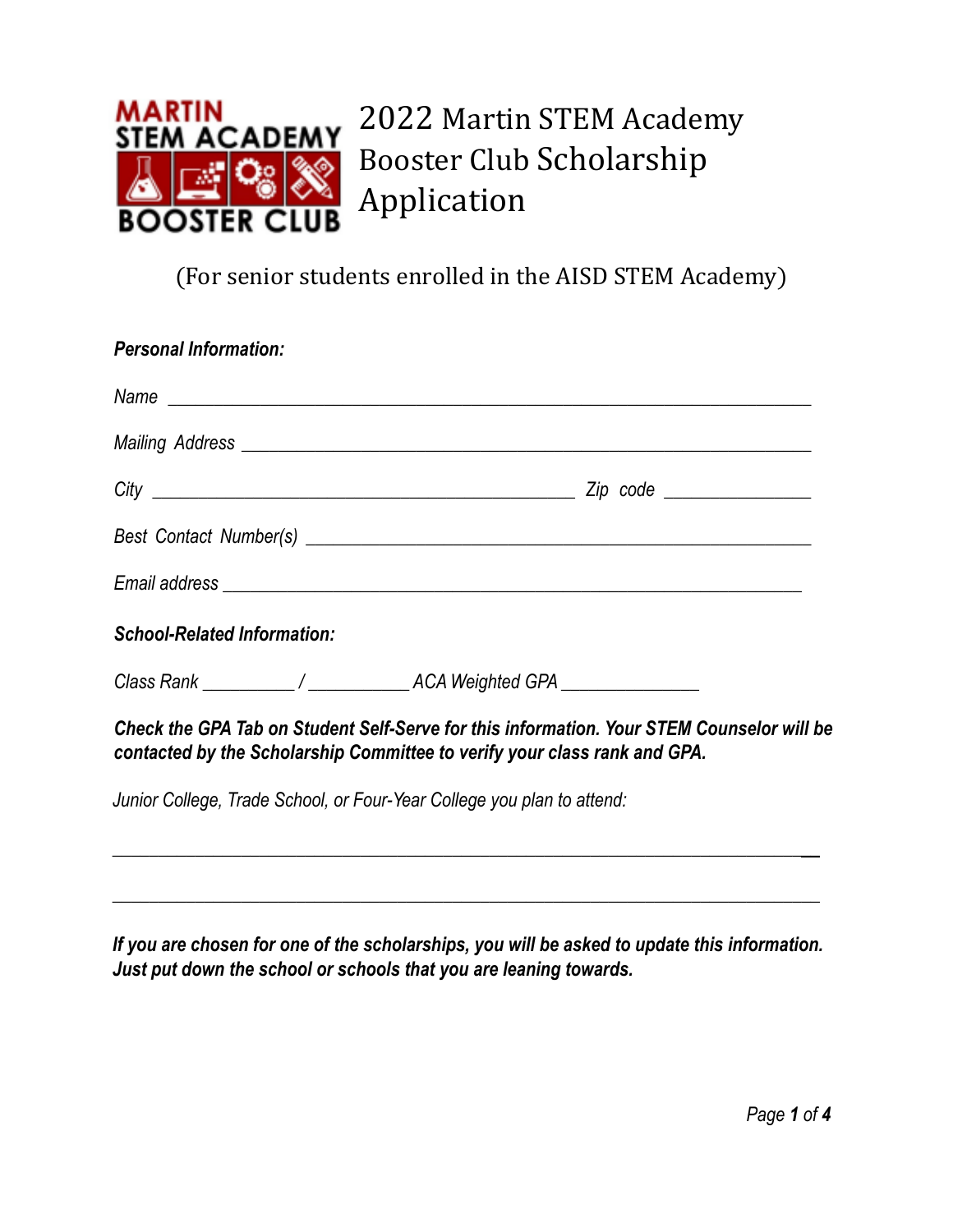## *Community/School Extra-Curricular Involvement:*

*List only organizational activities in which you are, or have been, an active member:*

*This includes clubs, honor societies, church activities, Girl and Boy Scouts, etc. When in doubt, go ahead and put it down. Please prioritize your activities based on your level of involvement/interest and limit your response to the space provided. Organization/Activity Year(s) F, S, J, SR*

*\_\_\_\_\_\_\_\_\_\_\_\_\_\_\_\_\_\_\_\_\_\_\_\_\_\_\_\_\_\_\_\_\_\_\_\_\_\_\_\_\_\_\_\_\_\_\_\_\_\_\_\_\_\_\_\_\_\_\_ \_\_\_\_\_\_\_\_\_\_\_\_\_\_\_ \_\_\_\_\_\_\_\_\_\_\_\_\_\_\_\_\_\_\_\_\_\_\_\_\_\_\_\_\_\_\_\_\_\_\_\_\_\_\_\_\_\_\_\_\_\_\_\_\_\_\_\_\_\_\_\_\_\_\_ \_\_\_\_\_\_\_\_\_\_\_\_\_\_\_ \_\_\_\_\_\_\_\_\_\_\_\_\_\_\_\_\_\_\_\_\_\_\_\_\_\_\_\_\_\_\_\_\_\_\_\_\_\_\_\_\_\_\_\_\_\_\_\_\_\_\_\_\_\_\_\_\_\_\_ \_\_\_\_\_\_\_\_\_\_\_\_\_\_\_ \_\_\_\_\_\_\_\_\_\_\_\_\_\_\_\_\_\_\_\_\_\_\_\_\_\_\_\_\_\_\_\_\_\_\_\_\_\_\_\_\_\_\_\_\_\_\_\_\_\_\_\_\_\_\_\_\_\_\_ \_\_\_\_\_\_\_\_\_\_\_\_\_\_\_ \_\_\_\_\_\_\_\_\_\_\_\_\_\_\_\_\_\_\_\_\_\_\_\_\_\_\_\_\_\_\_\_\_\_\_\_\_\_\_\_\_\_\_\_\_\_\_\_\_\_\_\_\_\_\_\_\_\_\_ \_\_\_\_\_\_\_\_\_\_\_\_\_\_\_ \_\_\_\_\_\_\_\_\_\_\_\_\_\_\_\_\_\_\_\_\_\_\_\_\_\_\_\_\_\_\_\_\_\_\_\_\_\_\_\_\_\_\_\_\_\_\_\_\_\_\_\_\_\_\_\_\_\_\_ \_\_\_\_\_\_\_\_\_\_\_\_\_\_\_ \_\_\_\_\_\_\_\_\_\_\_\_\_\_\_\_\_\_\_\_\_\_\_\_\_\_\_\_\_\_\_\_\_\_\_\_\_\_\_\_\_\_\_\_\_\_\_\_\_\_\_\_\_\_\_\_\_\_\_ \_\_\_\_\_\_\_\_\_\_\_\_\_\_\_*

#### *Leadership:*

*List all leadership positions you have held while in high school. Use only the space provided. Leadership positions are those which you were elected or appointed.*

#### *Organization/Activity Position or Responsibility Year(s) F, S, J, SR*

*This includes clubs, honor societies, church activities, girl/boy scouts, etc. When in doubt, go ahead and put it down.*

*\_\_\_\_\_\_\_\_\_\_\_\_\_\_\_\_\_\_\_\_\_\_\_\_\_\_\_\_\_\_\_\_\_\_\_\_\_\_\_\_\_\_\_\_\_\_\_\_\_\_\_\_\_\_\_\_\_\_\_ \_\_\_\_\_\_\_\_\_\_\_\_\_\_\_ \_\_\_\_\_\_\_\_\_\_\_\_\_\_\_\_\_\_\_\_\_\_\_\_\_\_\_\_\_\_\_\_\_\_\_\_\_\_\_\_\_\_\_\_\_\_\_\_\_\_\_\_\_\_\_\_\_\_\_ \_\_\_\_\_\_\_\_\_\_\_\_\_\_\_ \_\_\_\_\_\_\_\_\_\_\_\_\_\_\_\_\_\_\_\_\_\_\_\_\_\_\_\_\_\_\_\_\_\_\_\_\_\_\_\_\_\_\_\_\_\_\_\_\_\_\_\_\_\_\_\_\_\_\_ \_\_\_\_\_\_\_\_\_\_\_\_\_\_\_ \_\_\_\_\_\_\_\_\_\_\_\_\_\_\_\_\_\_\_\_\_\_\_\_\_\_\_\_\_\_\_\_\_\_\_\_\_\_\_\_\_\_\_\_\_\_\_\_\_\_\_\_\_\_\_\_\_\_\_ \_\_\_\_\_\_\_\_\_\_\_\_\_\_\_ \_\_\_\_\_\_\_\_\_\_\_\_\_\_\_\_\_\_\_\_\_\_\_\_\_\_\_\_\_\_\_\_\_\_\_\_\_\_\_\_\_\_\_\_\_\_\_\_\_\_\_\_\_\_\_\_\_\_\_ \_\_\_\_\_\_\_\_\_\_\_\_\_\_*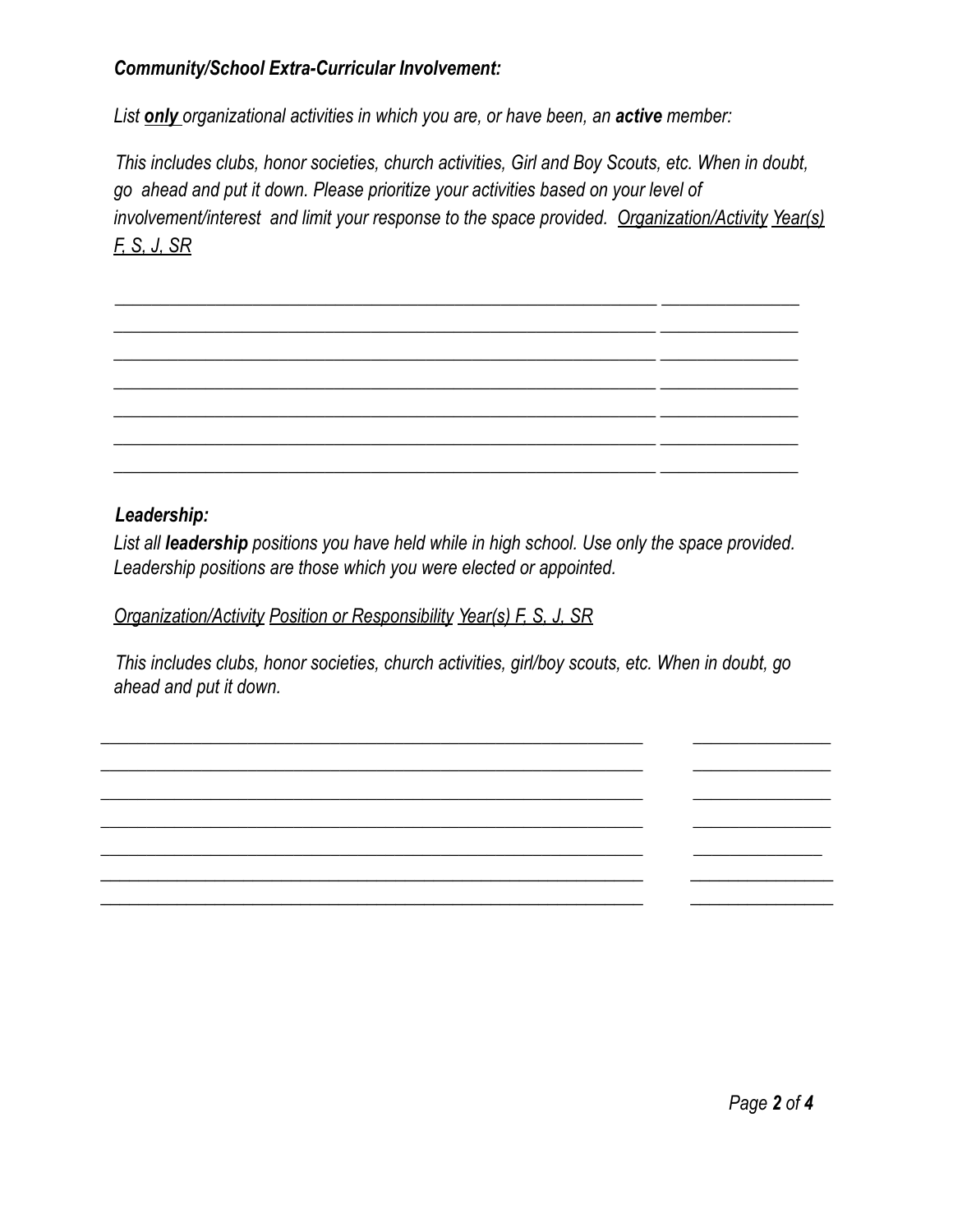### *Work Experience:*

#### *\*Please include any internship(s) here (paid or unpaid).*

*Are you presently employed? Yes or No*

*If so, where? \_\_\_\_\_\_\_\_\_\_\_\_\_\_\_\_\_\_\_\_\_\_\_\_\_\_\_\_\_\_\_\_\_\_\_\_\_\_\_\_\_\_\_\_\_\_\_\_\_\_\_\_\_\_\_\_\_\_\_\_\_\_\_\_\_*

*How many hours a week do you work? \_\_\_\_\_\_\_\_\_\_*

*List any jobs held while in high school and dates held:*

*Employer Year(s) F, S, J, SR*

*Student Reflections:*

*Please answer the following questions on a separate sheet of paper labeled at the top with your name. Responses should be typed and limited to no more than 300 words per question. Considerations will be made for punctuation, grammar, spelling, and coherence for communication skills.*

*\_\_\_\_\_\_\_\_\_\_\_\_\_\_\_\_\_\_\_\_\_\_\_\_\_\_\_\_\_\_\_\_\_\_\_\_\_\_\_\_\_\_\_\_\_\_\_\_\_\_\_\_\_\_\_\_\_\_ \_\_\_\_\_\_\_\_\_\_\_\_\_\_\_*

*\_\_\_\_\_\_\_\_\_\_\_\_\_\_\_\_\_\_\_\_\_\_\_\_\_\_\_\_\_\_\_\_\_\_\_\_\_\_\_\_\_\_\_\_\_\_\_\_\_\_\_\_\_\_\_\_\_\_ \_\_\_\_\_\_\_\_\_\_\_\_\_\_\_*

*\_\_\_\_\_\_\_\_\_\_\_\_\_\_\_\_\_\_\_\_\_\_\_\_\_\_\_\_\_\_\_\_\_\_\_\_\_\_\_\_\_\_\_\_\_\_\_\_\_\_\_\_\_\_\_\_\_\_ \_\_\_\_\_\_\_\_\_\_\_\_\_\_\_*

1. What advice would you give an incoming freshman upon entrance to the STEM Academy?

2. What A.I.S.D. STEM Academy class have you taken or other meaningful high school experience have you had in the past four years that will help you succeed in college?

#### *Letter of Reference:*

*A letter of reference is required and must come from a non-family member.*